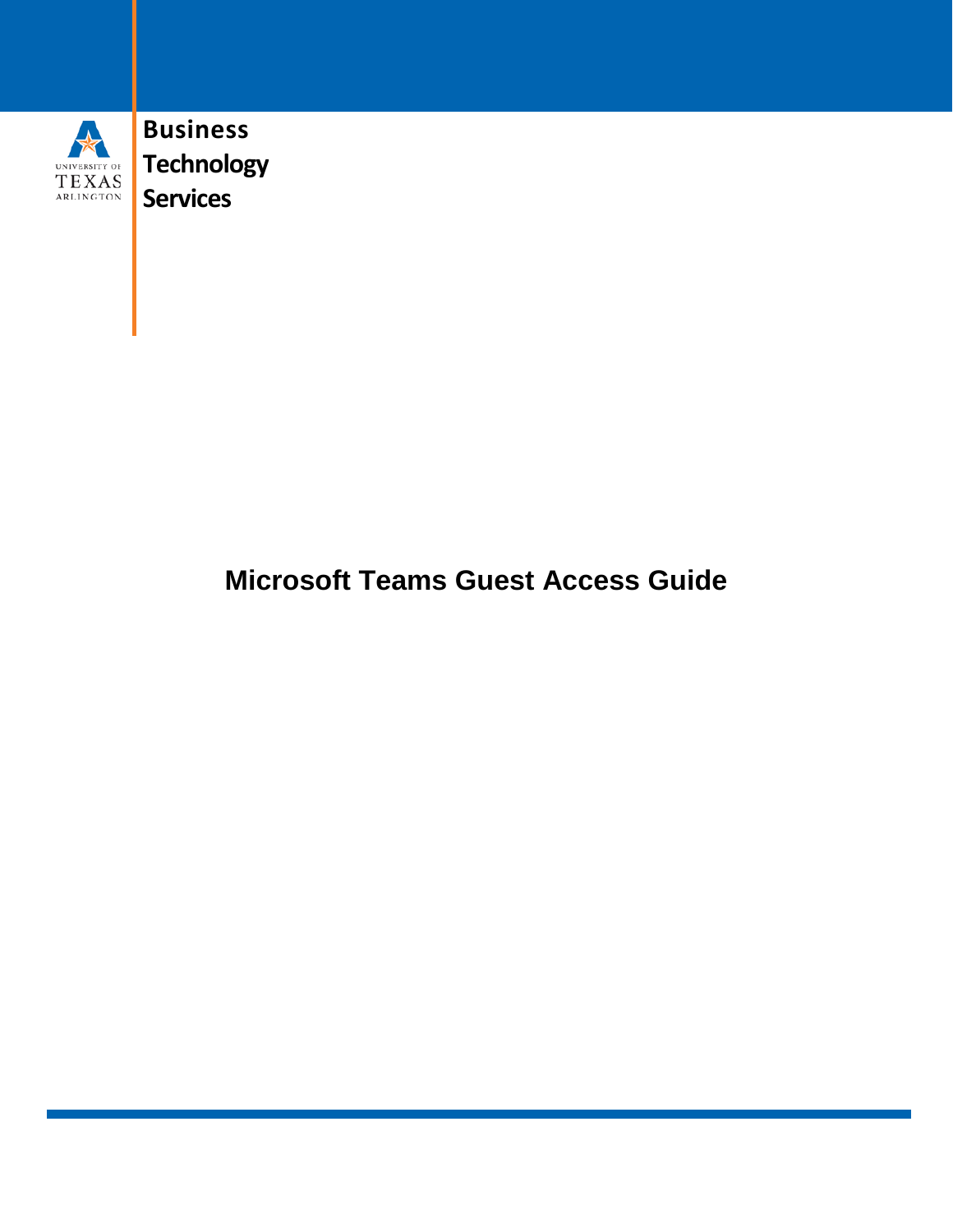# **Table of Contents**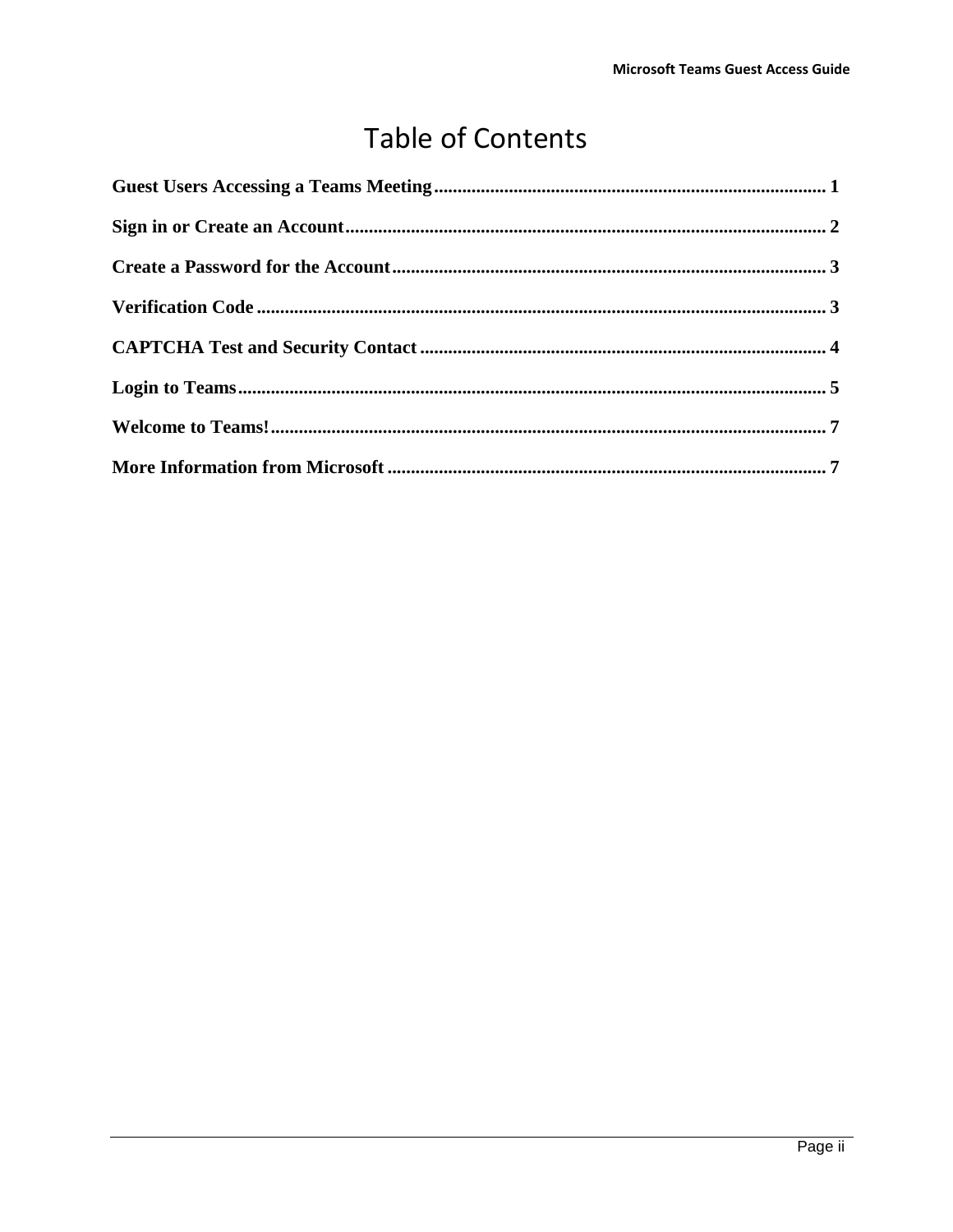### <span id="page-2-0"></span>**Guest Users Accessing a Teams Meeting**

Users outside of UTA who are invited to a Teams meeting will receive an email with a link to join the meeting.

| Dec<br>6<br>Thu $\mathbb F$ | Test meeting<br>View on Google Calendar<br>Thu Dec 6, 2018 10:30am - 11am (CST)<br>When | Agenda<br>Thu Dec 6, 2018<br>No earlier events |
|-----------------------------|-----------------------------------------------------------------------------------------|------------------------------------------------|
|                             | Microsoft Teams Meeting<br>Where<br>Ruby, Augustus C*<br>Who                            | 10:30am Test meeting<br>No later events        |
|                             | Yes<br>Maybe<br>No                                                                      |                                                |
|                             |                                                                                         |                                                |
|                             |                                                                                         |                                                |

After clicking the link to join the meeting you will be given the opportunity to download the app. Some functionality will not be available without the app.

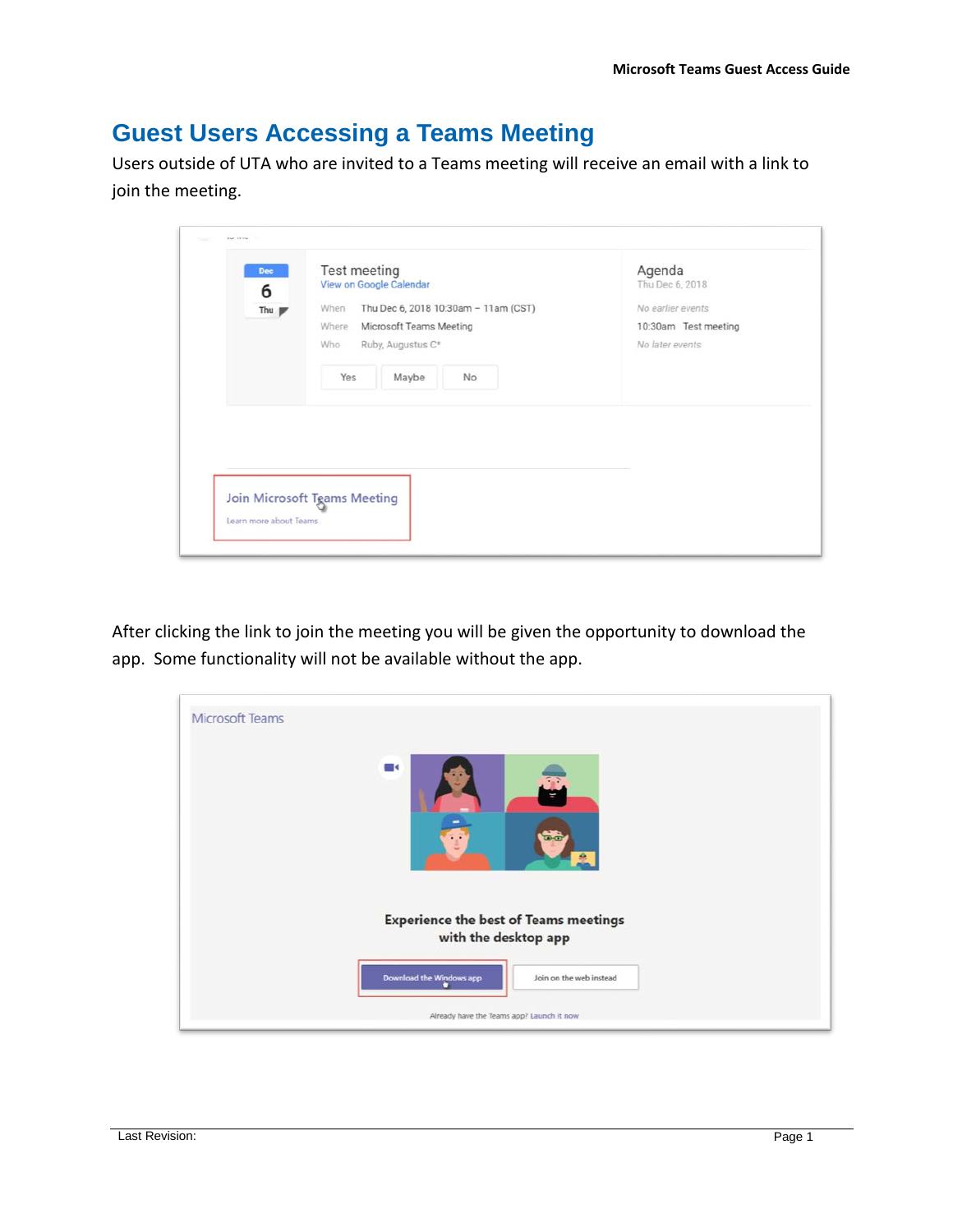#### <span id="page-3-0"></span>**Sign in or Create an Account**

If you already have a Microsoft account you can login here (Skip to [Login to Teams\)](#page-6-0). If not, you will need to create one.

| <b>TB</b> Login to Microsoft Teams |             | п           | $\times$ |  |
|------------------------------------|-------------|-------------|----------|--|
| Microsoft                          |             |             |          |  |
| Sign in                            |             |             |          |  |
| Email, phone, or Skype             |             |             |          |  |
| No account? Create one!            |             |             |          |  |
| Can't access your account?         |             |             |          |  |
|                                    | <b>Back</b> | <b>Next</b> |          |  |
|                                    |             |             |          |  |
|                                    |             |             |          |  |

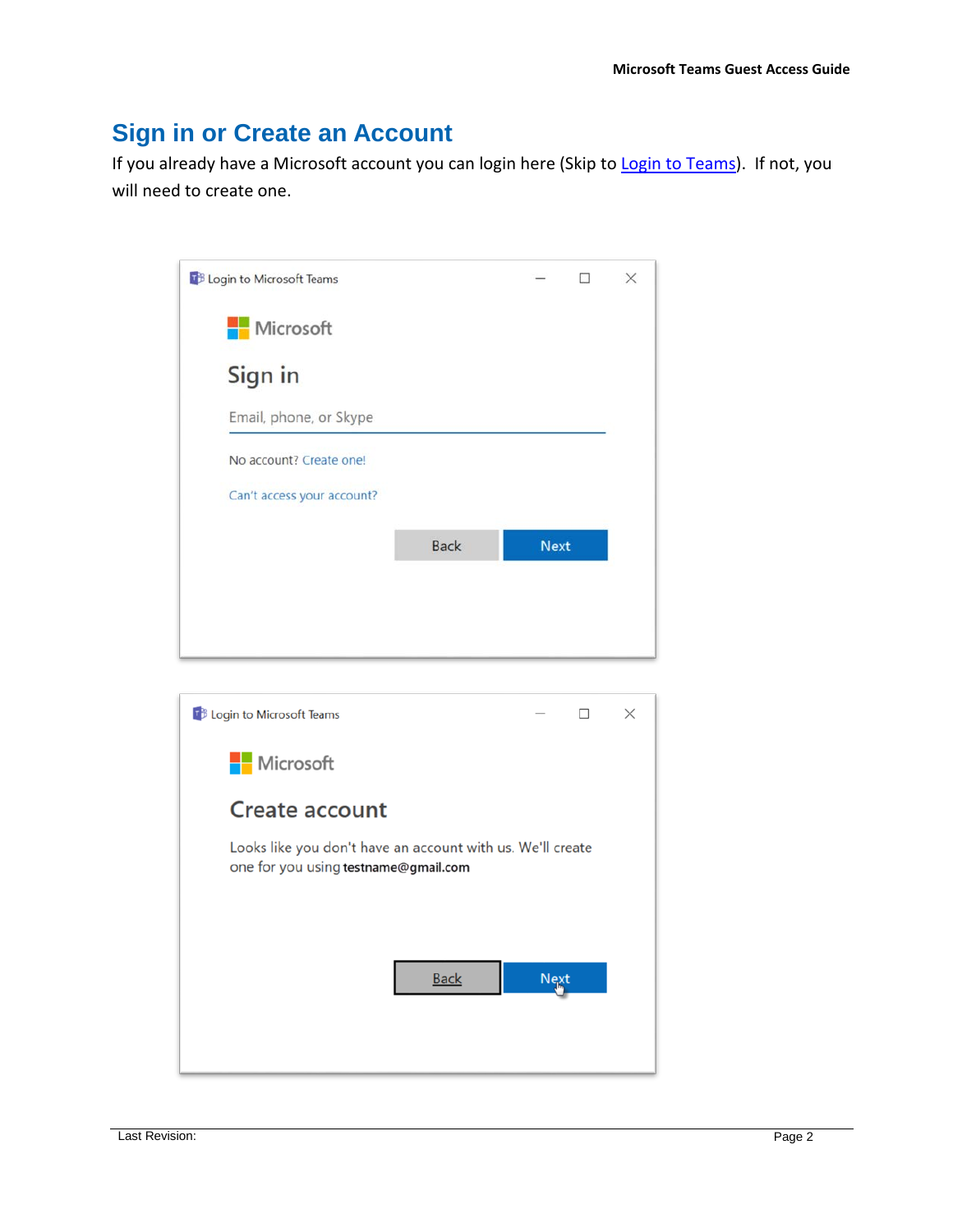#### <span id="page-4-0"></span>**Create a Password for the Account**



#### <span id="page-4-1"></span>**Verification Code**

You will be emailed a code for verification. Enter the code here. You may also want to uncheck the box for receiving promotional email before clicking next.

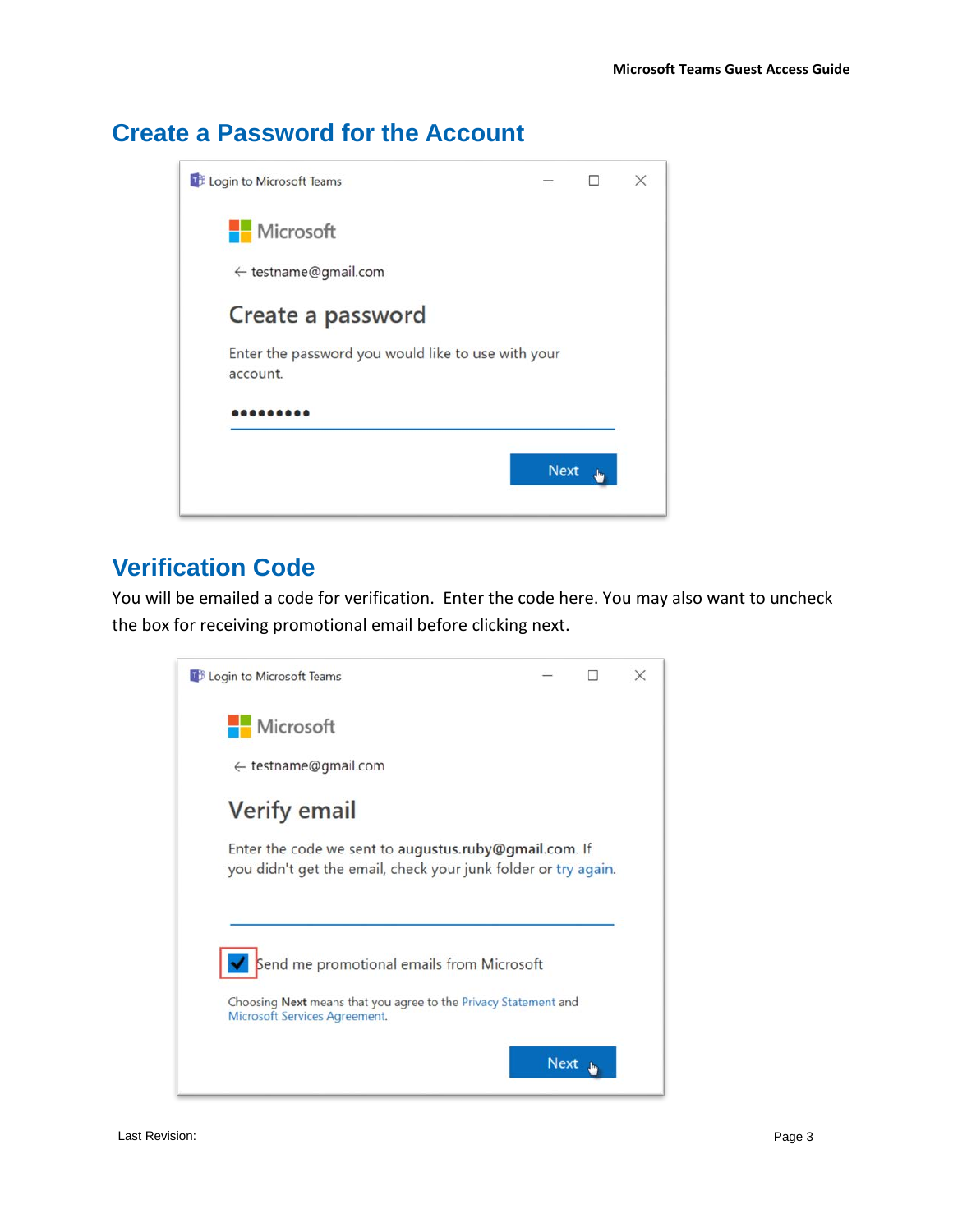### <span id="page-5-0"></span>**CAPTCHA Test and Security Contact**

Prove you are a real person by typing the characters you see in the image.



Add a phone number for security contact and click "Send Code."

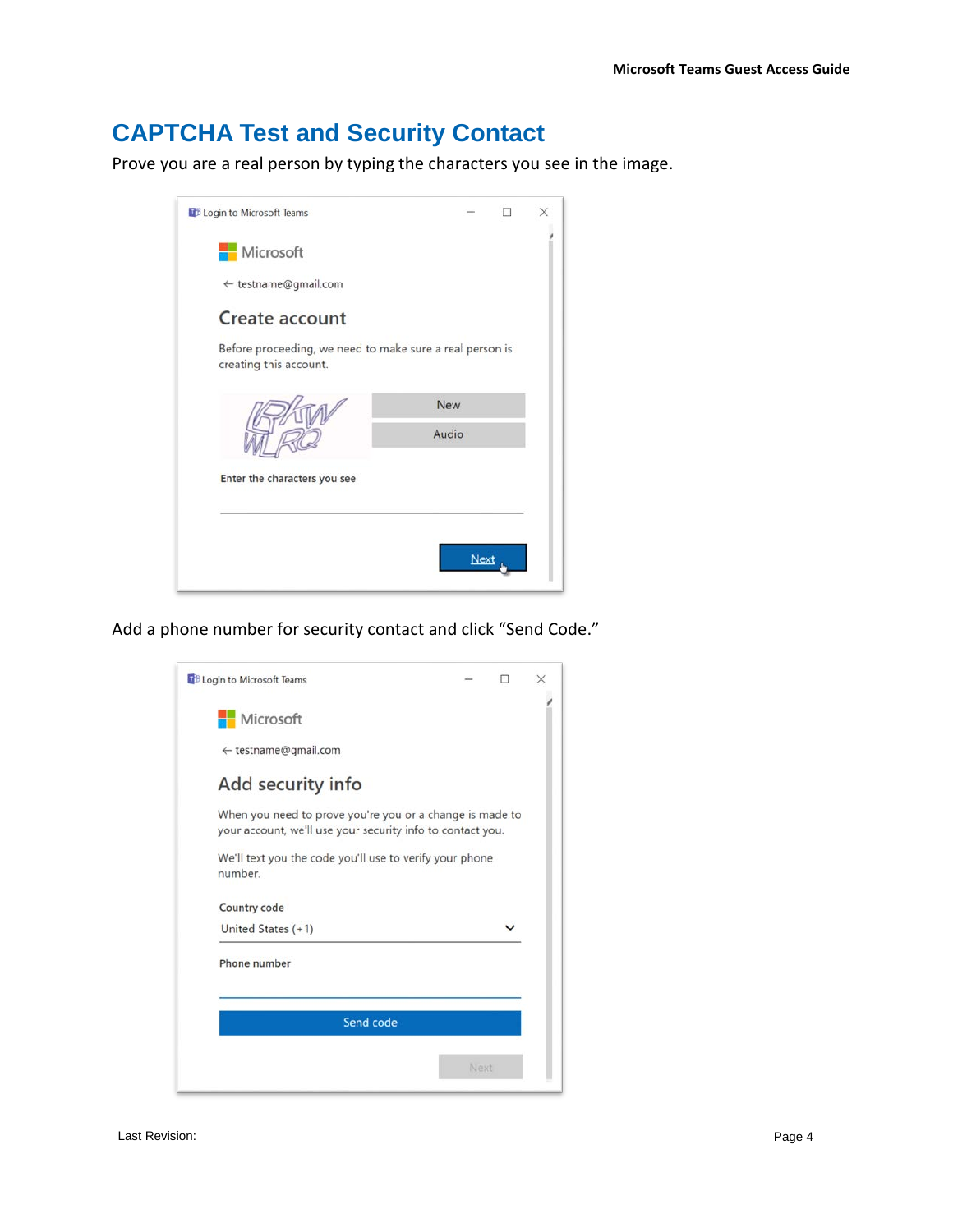## <span id="page-6-0"></span>**Login to Teams**

Microsoft Teams Sign out You've been invited to University of Texas at Arlington Continue

Open the meeting invitation by clicking the "Continue" button.

Login with the password you created and click "Sign In."

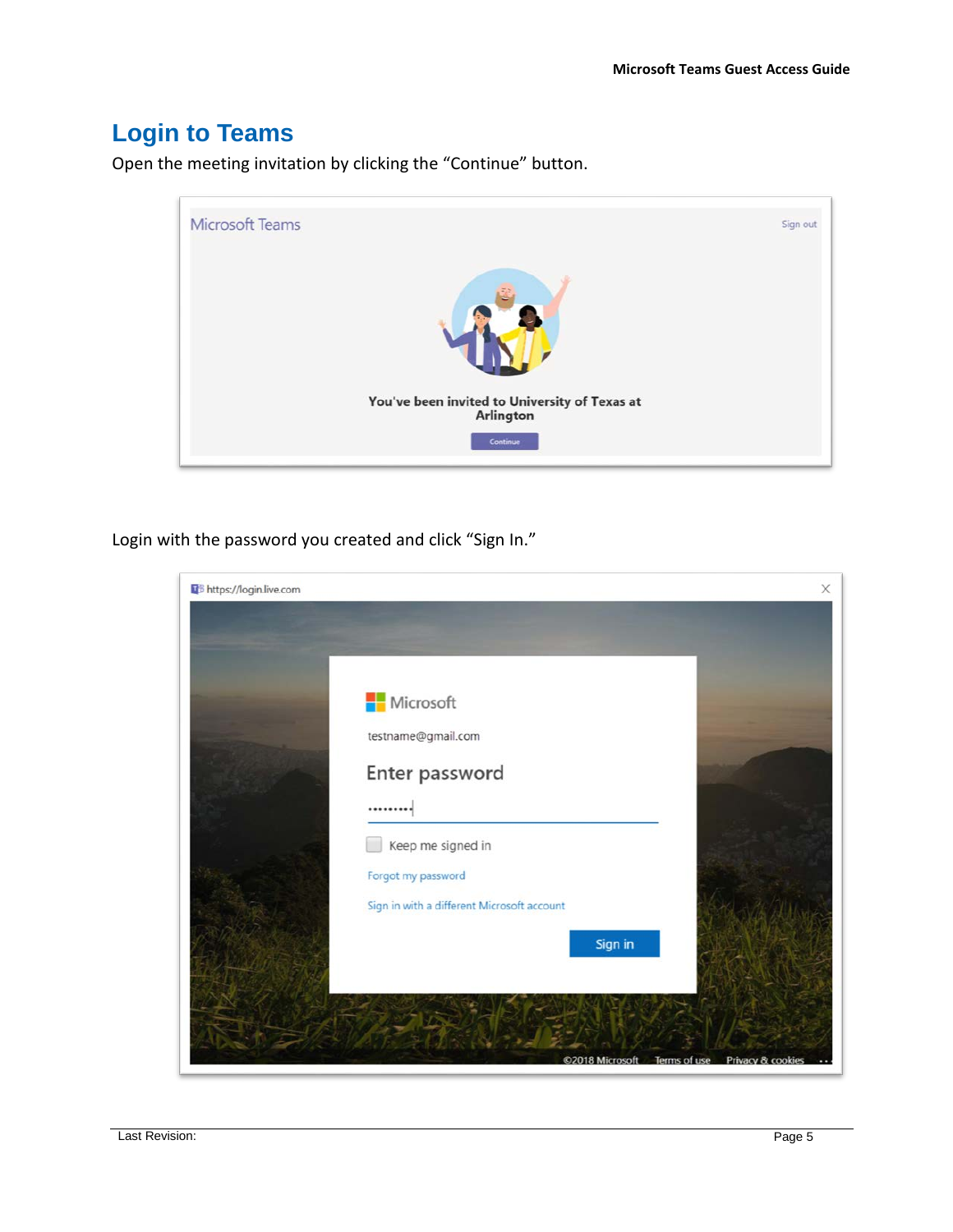

You must accept the terms of use to continue.

Click the next button to join the team.